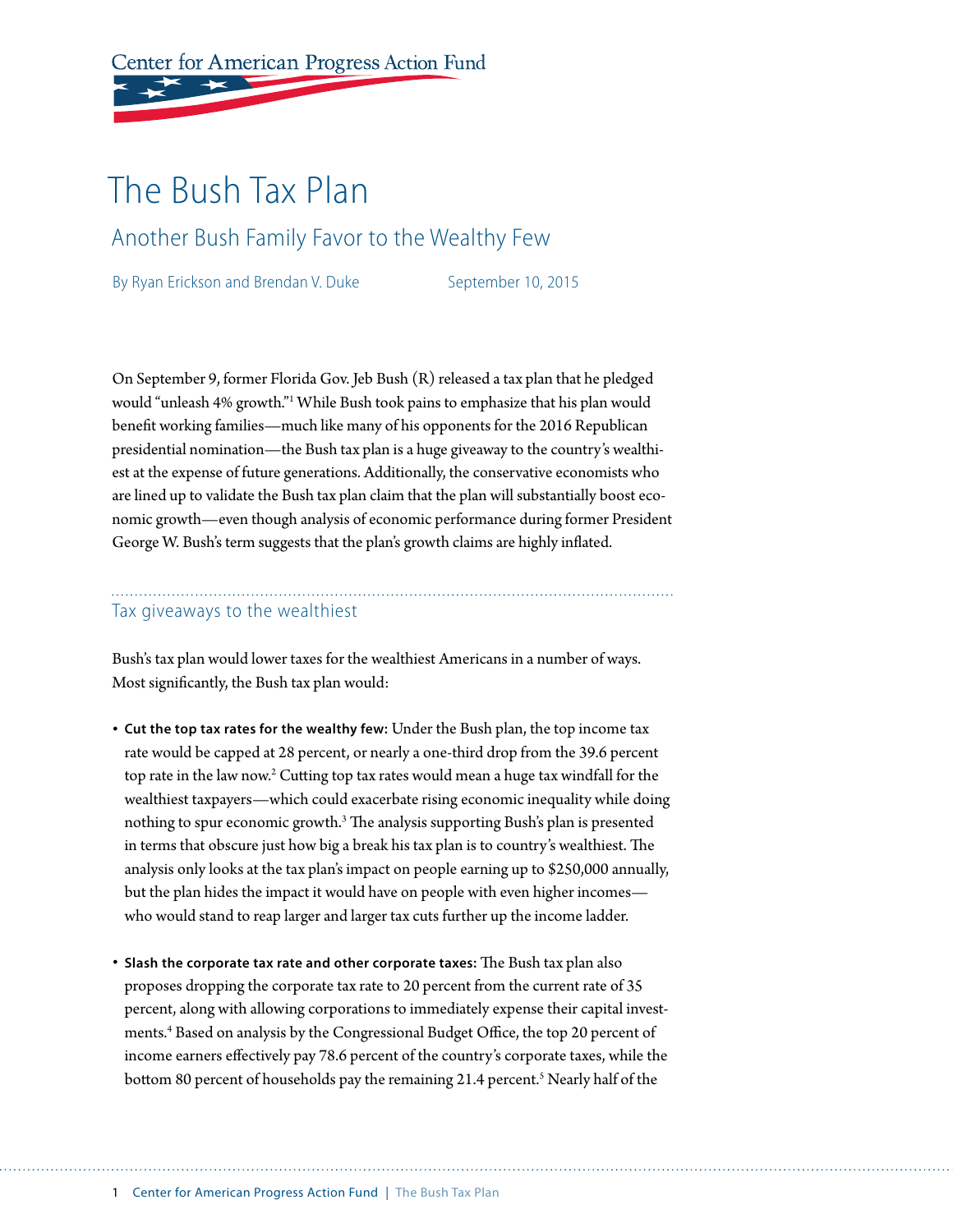corporate tax burden—48.7 percent—falls on the top 1 percent of households alone.<sup>6</sup> Since owners of corporations pay most of the tax and since corporate ownership is concentrated among high-income households, cutting taxes on corporations would be a very large giveaway to the wealthy while doing very little for the middle class.

• **Lower tax rates on capital gains and dividends:** Bush has also pitched lowering the top tax rate on capital gains and dividends from 23.8 percent to 20 percent.7 Income from capital gains and dividends goes overwhelmingly to the wealthy: The 400 richest taxpayers alone receive 12 percent of all capital gains income and 8 percent of all dividend income.<sup>8</sup> As shown in a recent Center for American Progress report, a lower tax rate on dividends and capital gains is one of the ways the U.S. tax code helps those who are wealthy enough to own capital accumulate even more wealth, further worsening income inequality.<sup>9</sup> Lowering the tax rate for capital gains and dividends even more would only increase tax benefits for the wealthy while doing virtually nothing to help lower- and middle-income families.

# Bush's costly tax plan

Even from the perspective of four conservative economists who wrote a white paper defending the Bush plan—Hoover Institution economist John Cogan; Glenn Hubbard, a former advisor for Mitt Romney and George W. Bush; Ronald Reagan advisor Martin Feldstein; and George W. Bush advisor Kevin Warsh—the Bush tax plan is costly.<sup>10</sup> They say the plan would add \$1.2 trillion to the federal deficit over the next 10 years, using a vague model that presupposes significant economic growth resulting from the plan. When using a more traditional way of evaluating the plan, these same conservative economists say it would mean a revenue hit of \$3.4 trillion over 10 years. That's about \$45,946 apiece for the 82 million children under the age of 18 in the United States as of 2014.<sup>11</sup>

## Inflated economic growth claims

The white paper's authors argue that under a "conservative growth assumption," the tax changes and an as-of-yet unreleased regulatory reform plan would push annual real gross domestic product, or GDP, growth about 0.8 percentage points higher. One of the best real-life comparisons we have for the growth effects of the Bush plan are the tax policies enacted by another Bush: former President George W. Bush, under whom white paper authors Hubbard and Warsh served as economic advisors. Bush passed two substantial tax cuts and slashed regulations, just as his brother promises to do.<sup>12</sup>

Between 2001 and 2009, real GDP grew about 1.75 percent per year.<sup>13</sup> But most of that GDP growth reflected population growth, which was not affected by George W. Bush's tax cuts and deregulation. Any positive growth effects from his policies should